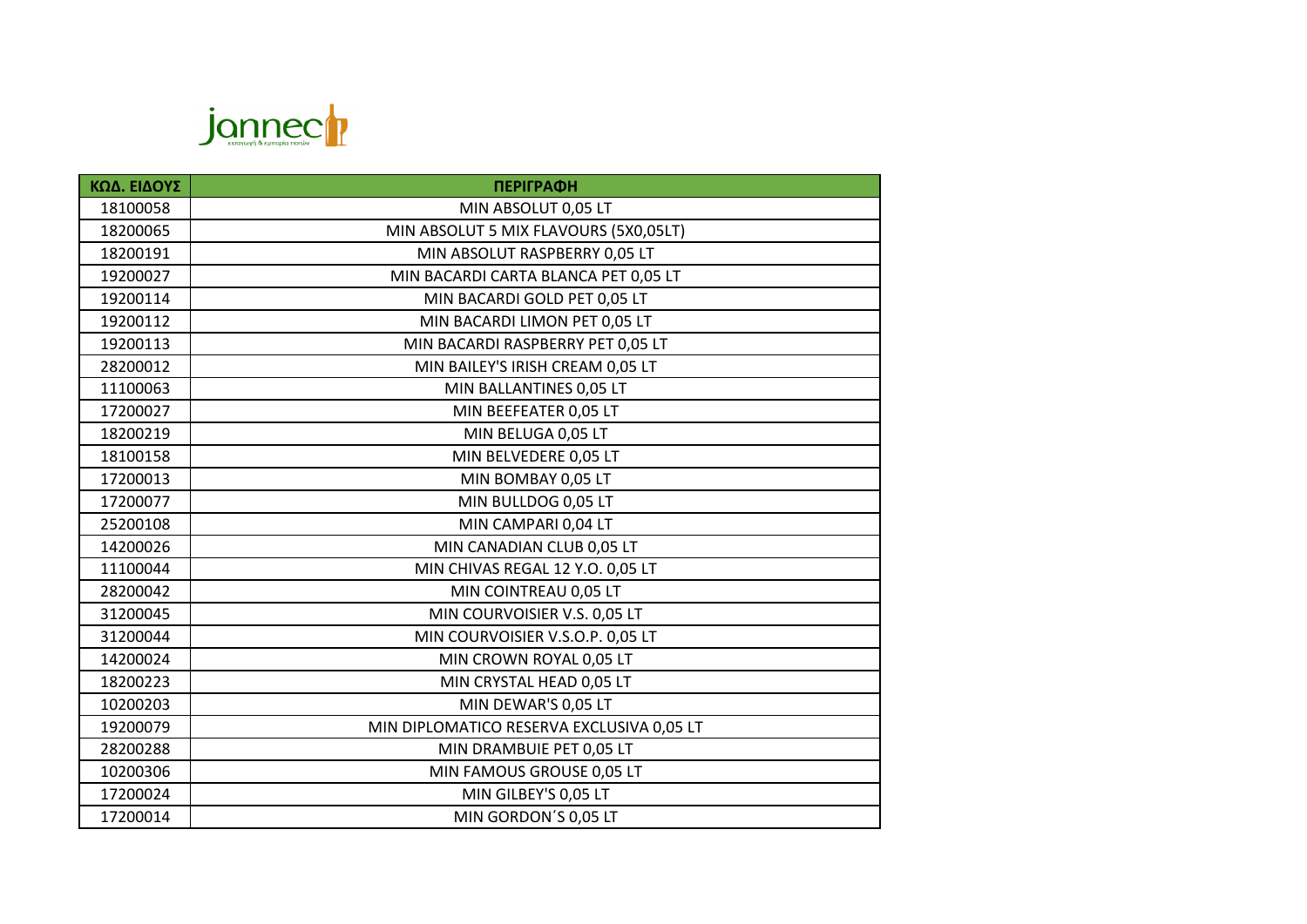| 18200173 | MIN GREY GOOSE 0,05 LT                      |
|----------|---------------------------------------------|
| 18200183 | MIN GREY GOOSE LA COLLECTION (5X0,05LT)     |
| 17200085 | MIN HENDRINKS 0,05 LT                       |
| 31200057 | MIN HENNESSY V.S.O.P 0,05 LT                |
| 21100040 | MIN HERENCIA DE PLATA REPOSADO 0,05 LT      |
| 10200602 | MIN J&B PET 0,05 LT                         |
| 11200010 | MIN J. WALKER BLACK PET 0,05 LT             |
| 10200005 | MIN J.WALKER RED PET 0,05 LT                |
| 14200041 | MIN JACK DANIEL'S GENTLEMAN JACK 0,05 LT    |
| 14200009 | MIN JACK DANIEL'S PET 0,05 LT               |
| 28200285 | MIN JACK DANIEL'S FIRE (CINNAMON) 0,05 LT   |
| 28200286 | MIN JACK DANIEL'S HONEY 0,05 LT             |
| 25200059 | MIN JAGERMEISTER 0,02 LT                    |
| 25100045 | MIN JAGERMEISTER 0,04 LT                    |
| 13100007 | MIN JAMESON 0,05 LT                         |
| 14200010 | MIN JIM BEAM 0,05 LT                        |
| 21200035 | MIN JOSE CUERVO ESPECIAL GOLD (40%) 0,05 LT |
| 28200082 | MIN KAHLUA 0,05 LT                          |
| 18200186 | MIN KETEL ONE 0,05 LT                       |
| 28100102 | MIN MALIBU 0,05 LT                          |
| 22200016 | MIN MARTINI BIANCO 0,06 LT                  |
| 32100022 | MIN METAXA 7* 0,05 LT                       |
| 21200046 | MIN PATRON SILVER 0,05 LT                   |
| 18200094 | MIN RUSSIAN STANDARD ORIG.PET 0,05 LT       |
| 18200008 | MIN SMIRNOFF RED PET (37,5%) 0,05 LT        |
| 28100142 | MIN SOUTHERN COMFORT 0,05 LT                |
| 18200022 | MIN STOLICHNAYA 0,05 LT                     |
| 17200020 | MIN TANQUERAY PET 0,05 LT                   |
| 18100076 | MIN TITO'S HANDMADE VODKA 0,05 LT           |
| 13200015 | MIN TULLAMORE DEW 0,05 LT                   |
| 13200015 | MIN TULLAMORE DEW 0,05 LT                   |
| 25200112 | MIN UNDERBERG 0,02 LT                       |
| 18100220 | MIN VAN GOGH FIVE FLAVOURS(5X0,05LT)        |